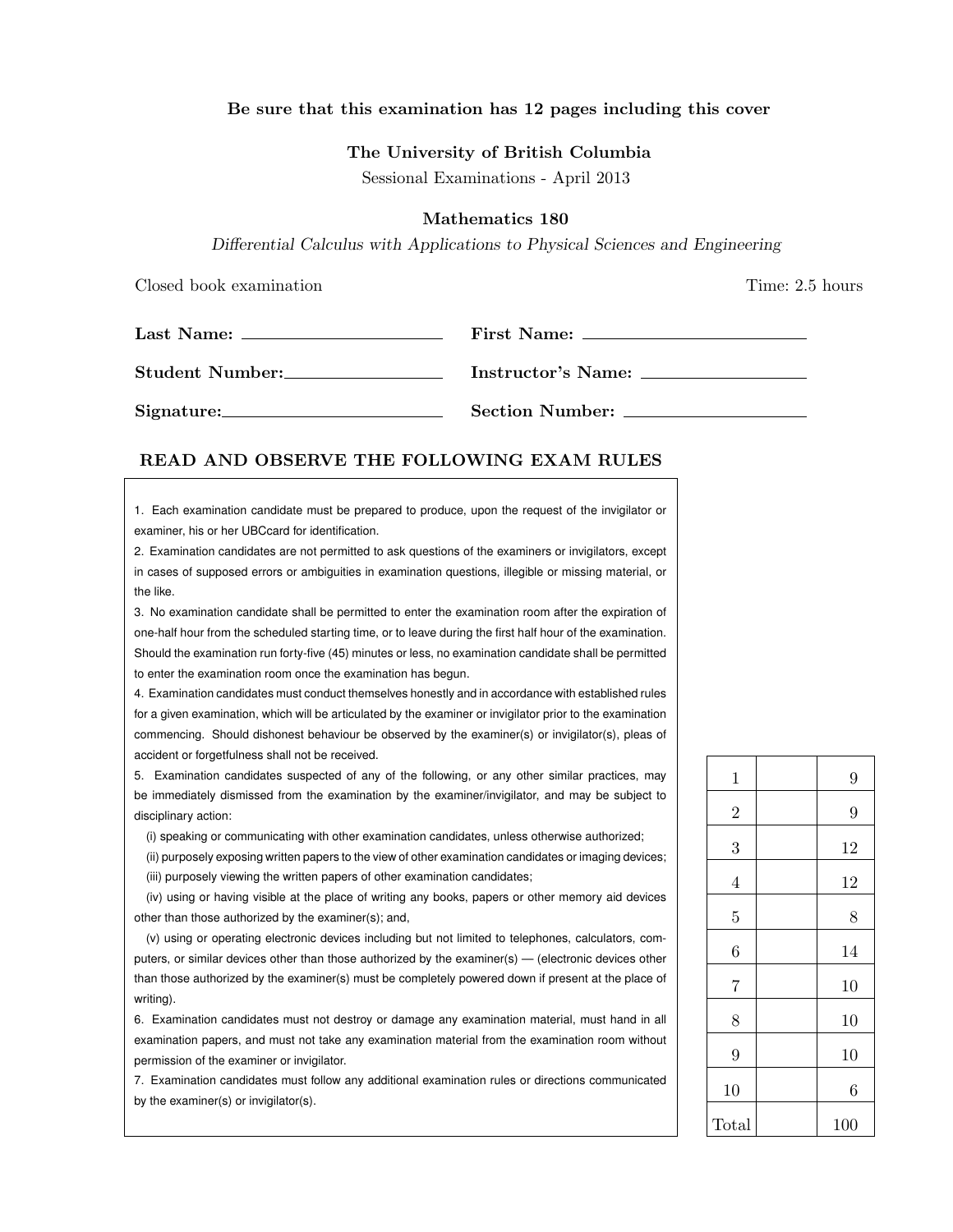April 2013 Mathematics 180 Page 2 of 12 pages

Marks

**Short-Answer Questions.** Questions  $1 - 4$  are short-answer questions. Put your answers in the boxes provided. Simplify your answers as much as possible, and show your work. Each question is worth 3 marks, but not all questions are of equal difficulty. Full marks will be given for a correct, simplified answer placed in the answer box.

[9] 1. (a) Evaluate the following limit:

$$
\lim_{x \to -1} \frac{x^2 + 3x + 2}{x^2 - x - 2}
$$

Answer

(b) Evaluate the following limit, or determine that it does not exist:  $\lim_{x\to 1^-}$  $1-|x|$  $|1 - x|$ 

Answer

(c) Find the second derivative of  $f(x) = e^{\sin 2x}$ .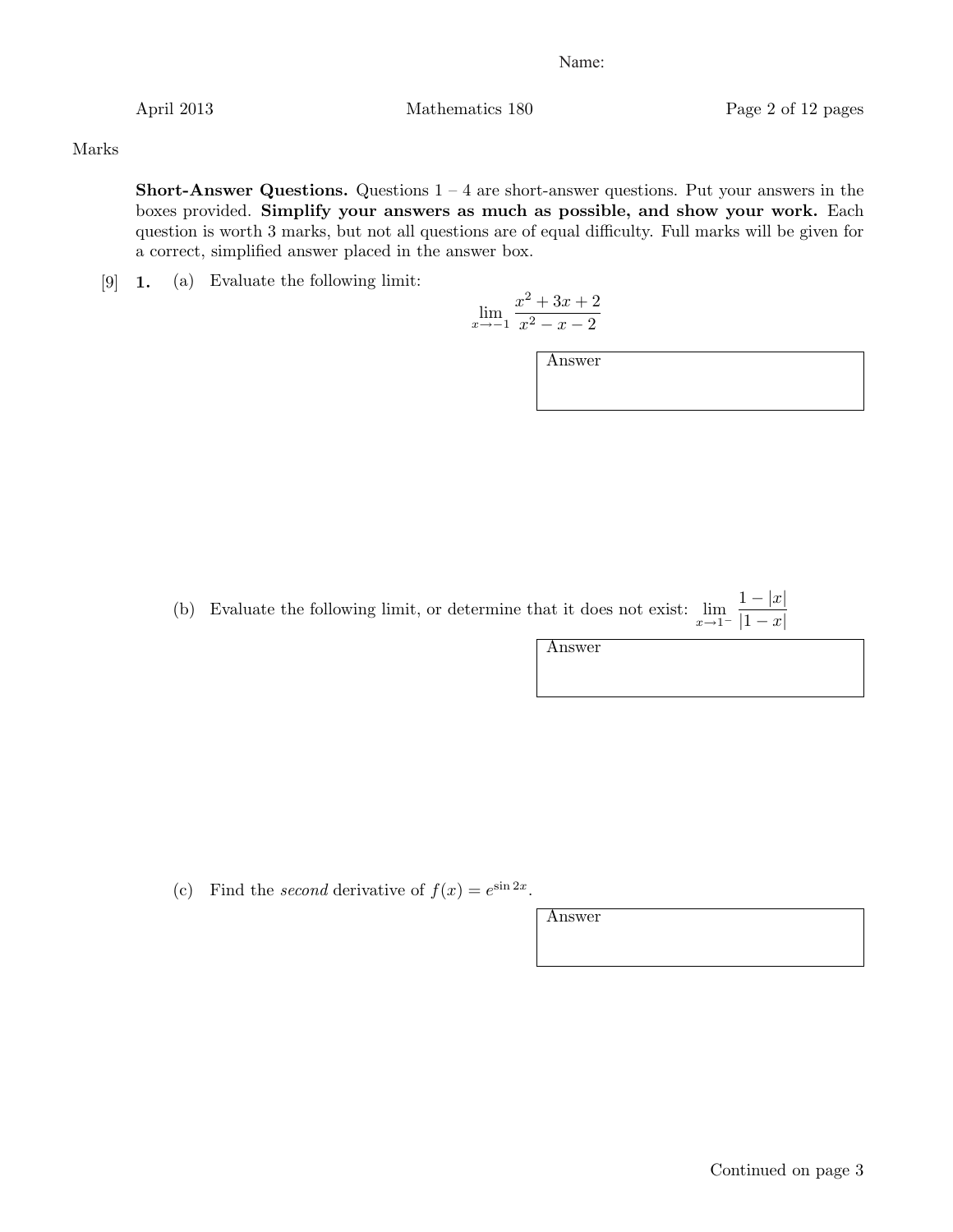April 2013 Mathematics 180 Page 3 of 12 pages

[9] 2. (a) Calculate the derivative of  $g(s) = \tan^{-1}(\ln s)$ . Note: arctan is an alternate notation for  $\tan^{-1}$ .

Answer

(b) Find a function  $f(x)$  that satisfies  $f'(x) = x^2 + e^x$  and  $f(0) = 0$ .

Answer

(c) Determine the equation of the slant asymptote of  $f(x) = \frac{3x^3 + 2x^2 - 1}{x^2 + 3x + 2}$  $x^2 - 4x + 3$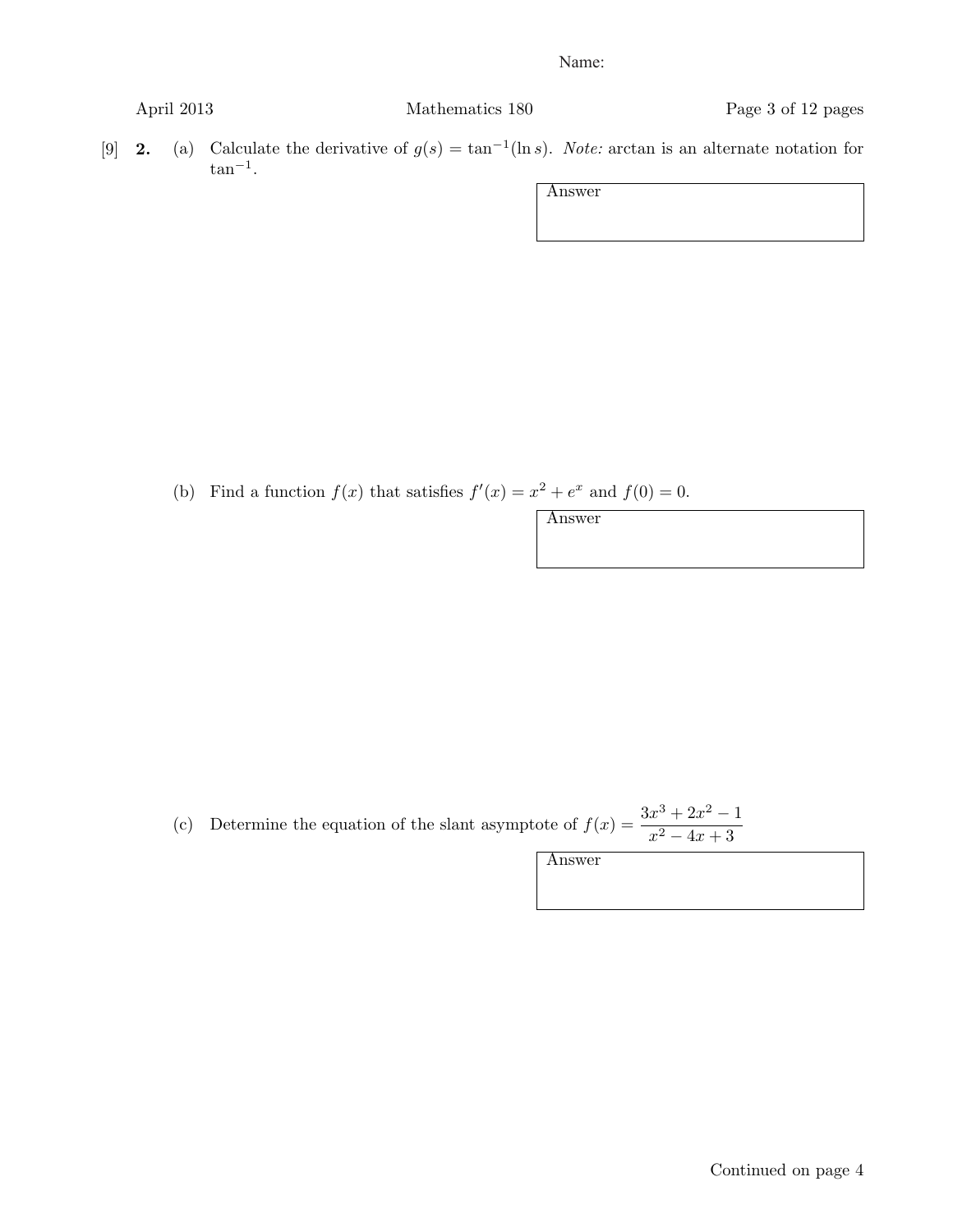April 2013 Mathematics 180 Page 4 of 12 pages

[12] **3.** (a) Determine an equation of the tangent line at  $(1, 5)$  to the curve  $y = x^3 + 4$ .

Answer

(b) Find an equation of the tangent line at (1,1) to the curve  $x \sin(xy - y^2) = x^2 - 1$ .

Answer

(c) A bead is moving on a straight wire so that its position x given as a function of time  $t$ is  $x(t) = t^3 + t^2 + 1$ . Find the value  $a > 0$  so that the velocity of the bead at time a is equal to 16.

Answer

(d) Suppose the function  $f$  is defined as

$$
f(x) = \begin{cases} 0 \text{ if } x < 0\\ Ax^2 + B \text{ if } x \ge 0 \end{cases}
$$

for constants A and B. For what value or values of A and B is  $f$  differentiable for all  $x$ ?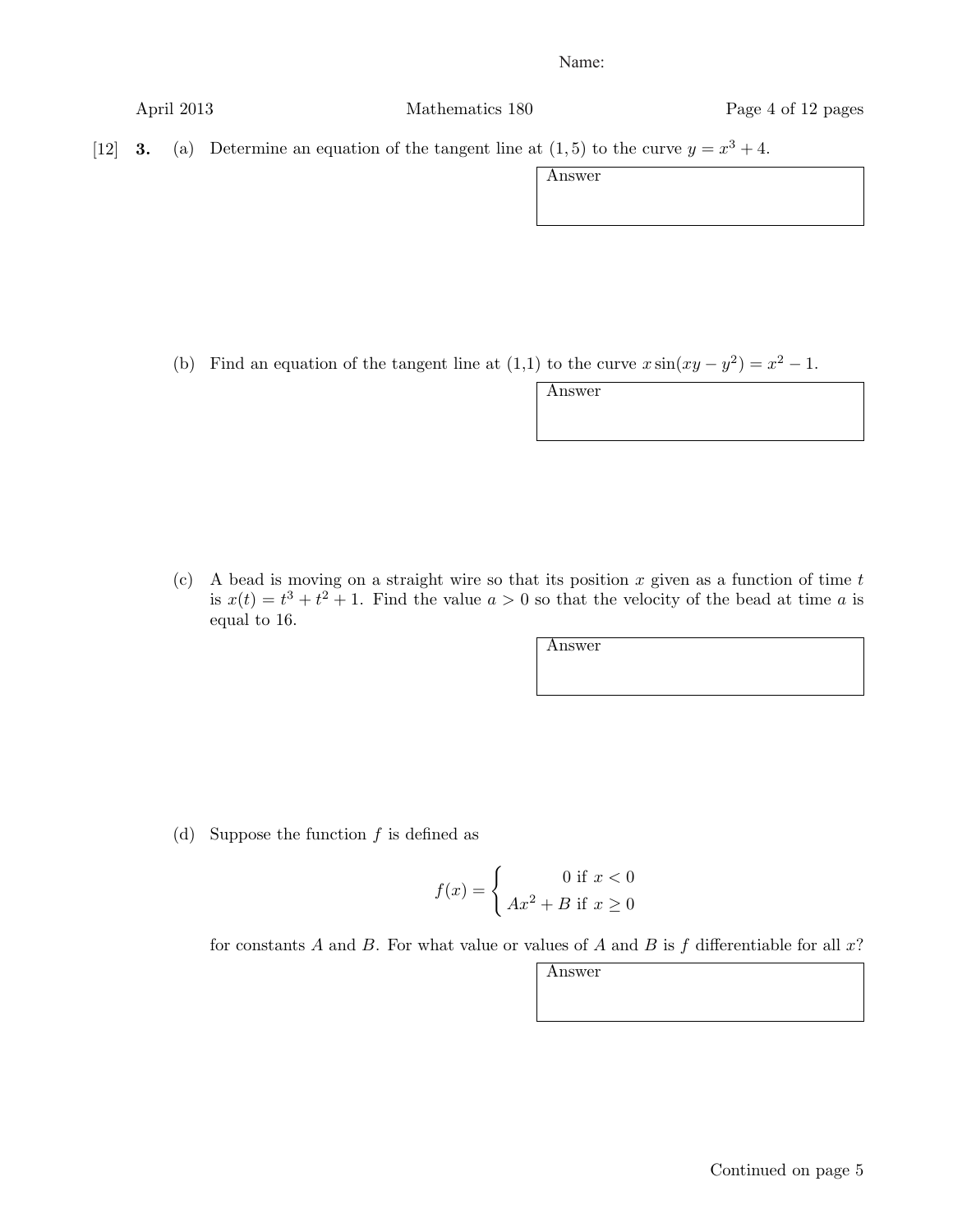April 2013 Mathematics 180 Page 5 of 12 pages

[12] **4.** (a) If  $f(1) = 2$  and  $f'(1) = 3$  use a linear approximation to estimate the value  $f(1.15)$ .

Answer

(b) In the previous question, if it is known that  $|f''(x)| < 2$  for all x, what is the maximum absolute value of the error in your approximation?

Answer

(c) Evaluate 
$$
\lim_{x \to 0} \frac{e^{x^2} - 1}{\cos(x) - 1}
$$

Answer

(d) Evaluate  $\lim_{x \to \infty} \left(1 - \frac{2}{x}\right)$  $\setminus^x$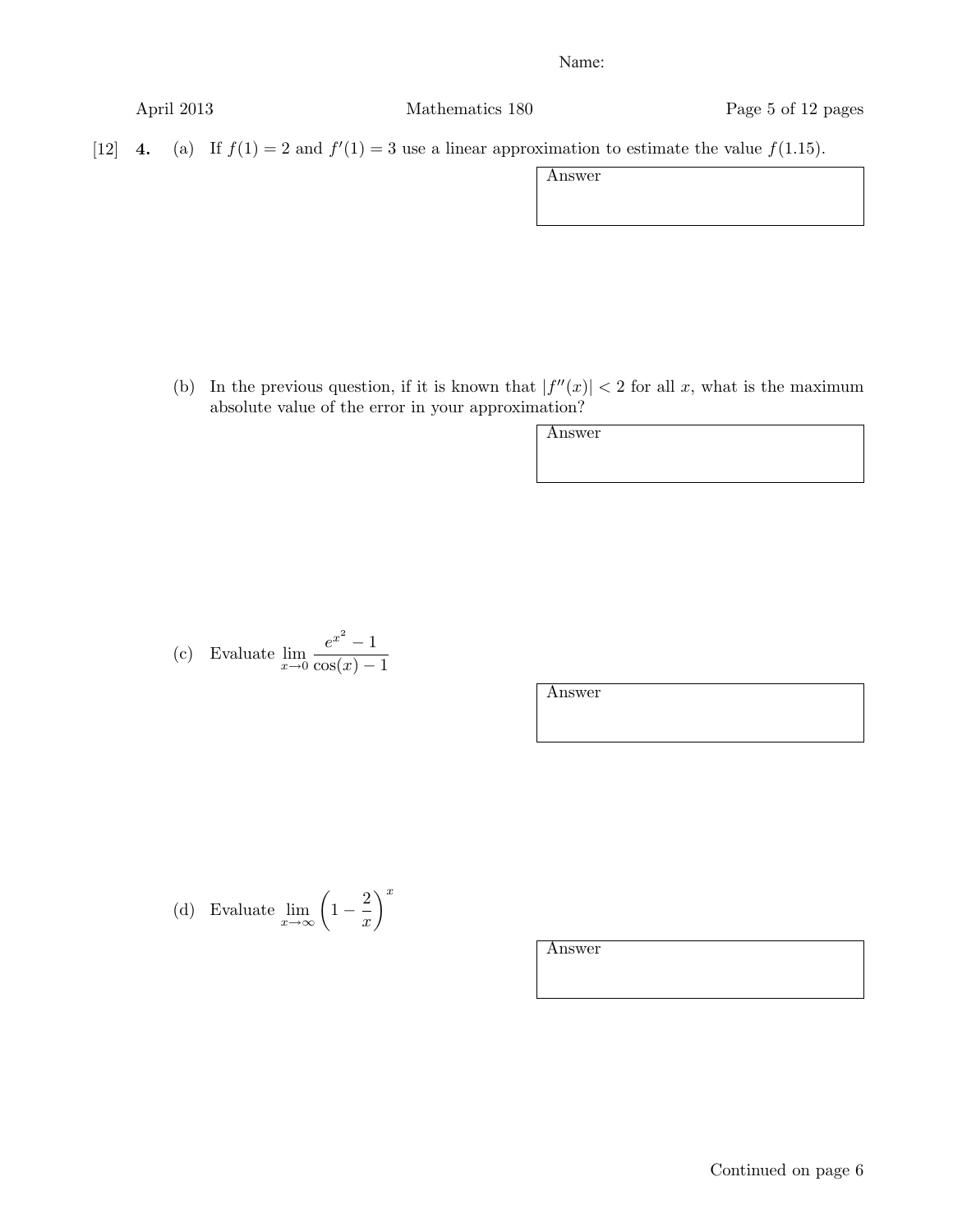Full-Solution Problems. In questions 5–10, justify your answers and show all your work. If a box is provided, write your final answer there. Unless otherwise indicated, simplification of numerical answers is required in these questions.

[8] **5.** Using the definition of the derivative, compute  $f'(x)$  if

$$
f(x) = \frac{1}{x^2 - 1}
$$

No marks will be given for the use of differentiation rules, but you may use them to check your answer.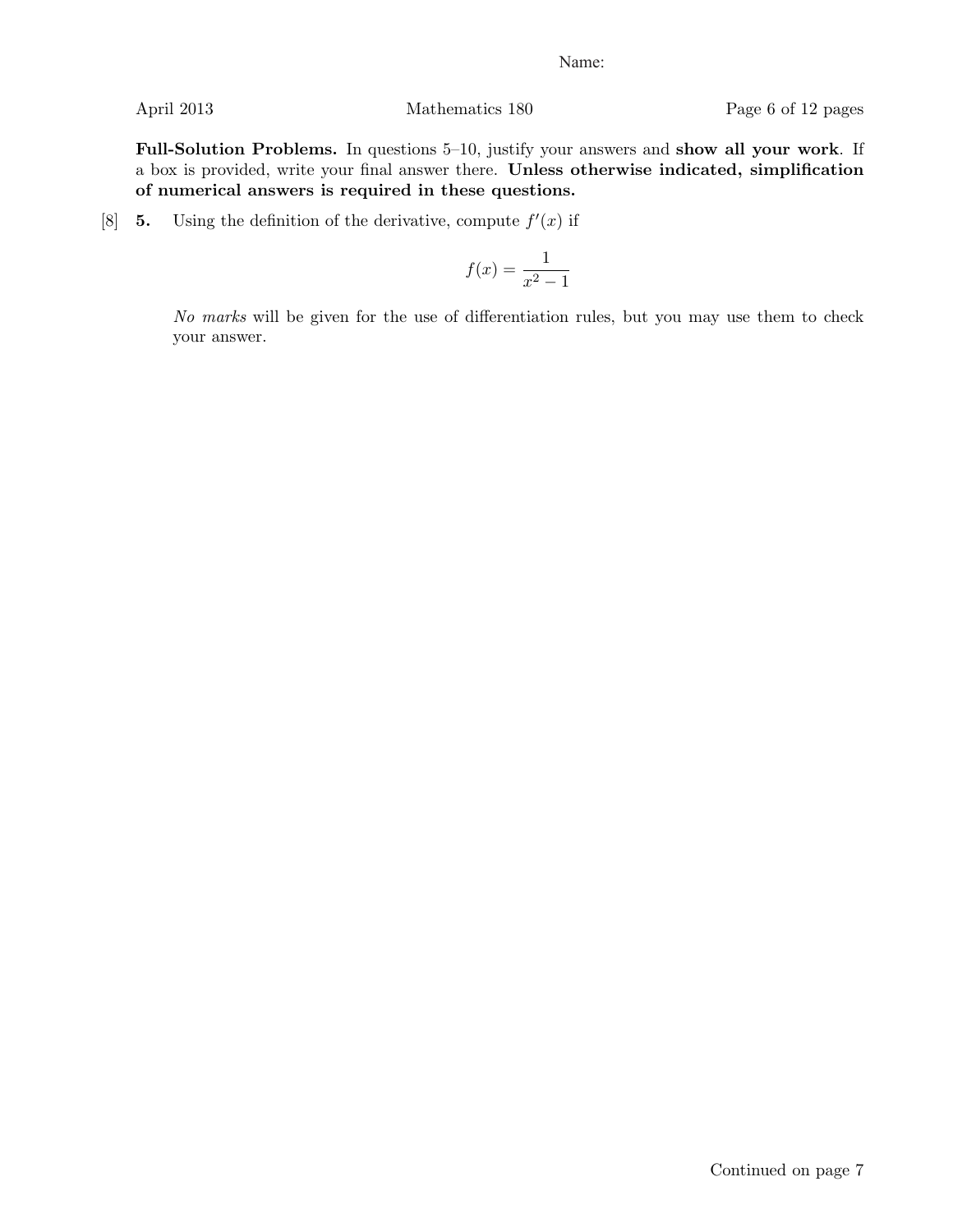April 2013 Mathematics 180 Page 7 of 12 pages

 $[14]$  **6.** Let

$$
f(x) = \frac{x^2}{x^2 + 1}
$$

(a) Determine the interval(s) where  $f(x)$  is increasing, and the interval(s) where  $f(x)$  is decreasing.

(b) Find the x-coordinates of the local maxima and local minima of  $f(x)$ .

(c) Determine the interval(s) where  $f(x)$  is concave up and concave down, respectively.

(d) Find the x-coordinates of all inflection points of  $f(x)$ .

parts (e) and (f) on next page...

Continued on page 8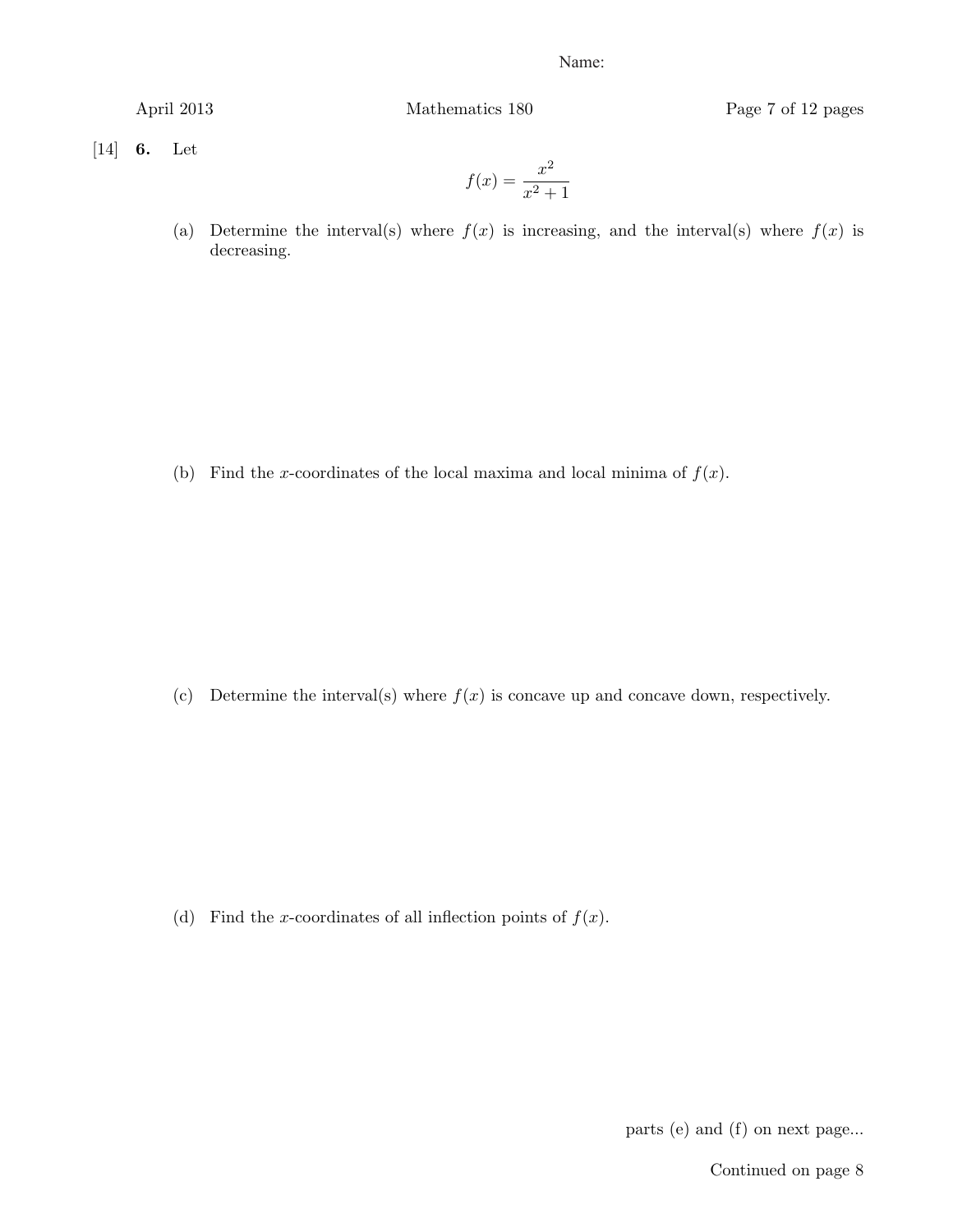(e) Find all asymptotes of the graph  $y = f(x)$ .

(f) Sketch the graph of  $y = f(x)$ , exhibiting all features in parts (a) – (e) and showing the y-coordinates of any points you found in parts (b) and (d).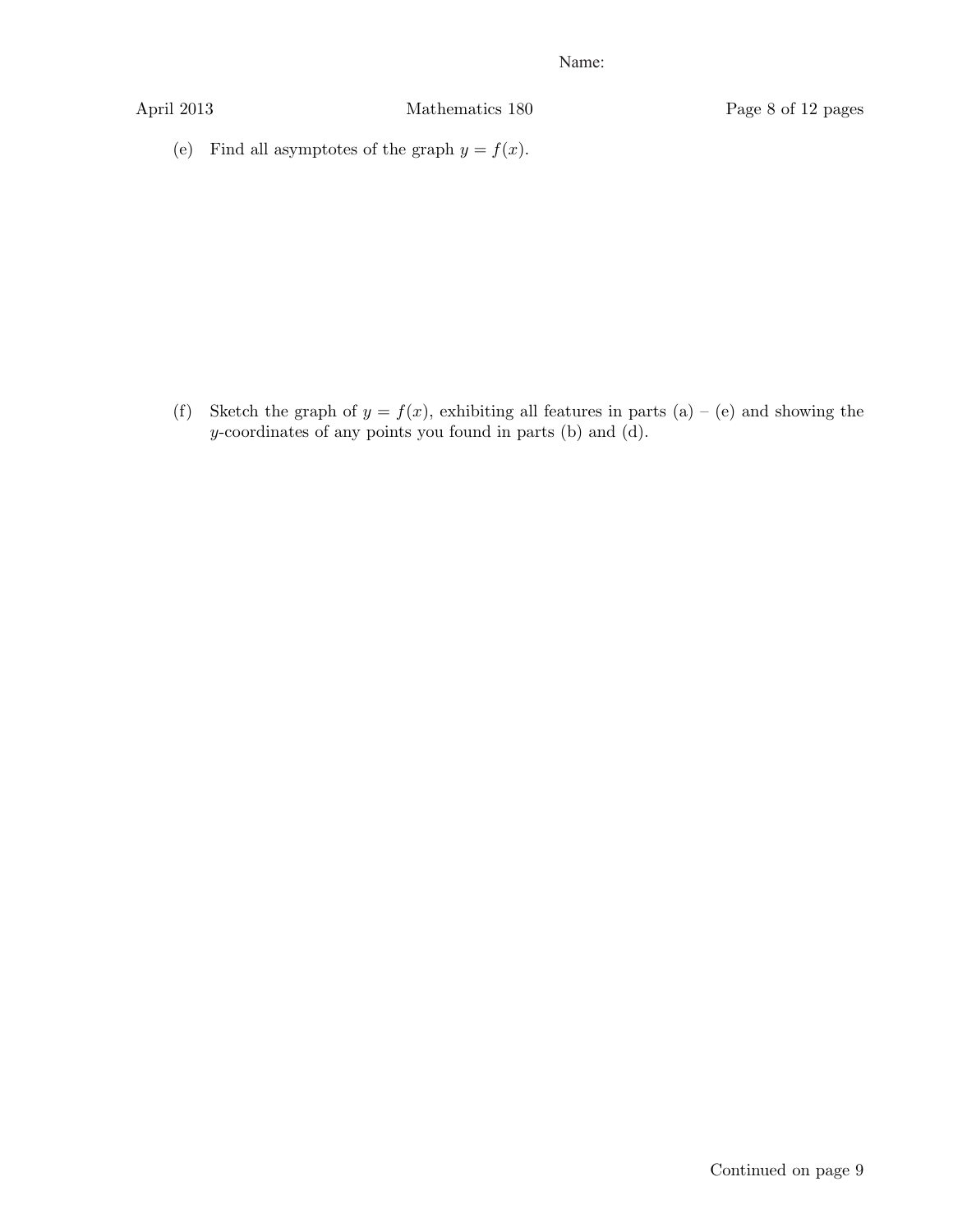April 2013 Mathematics 180 Page 9 of 12 pages

[10] 7. A cup of coffee is left in a room that has a constant temperature of 25◦C. The coffee is initially at 65◦ C. After it is left 15 minutes it is at 37◦ C. How long after it was put in the room was it at 50◦ C? Assume that the temperature of the coffee cup obeys Newton's law of cooling. Any correct form of the final answer will be accepted; it does not need to be simplified completely.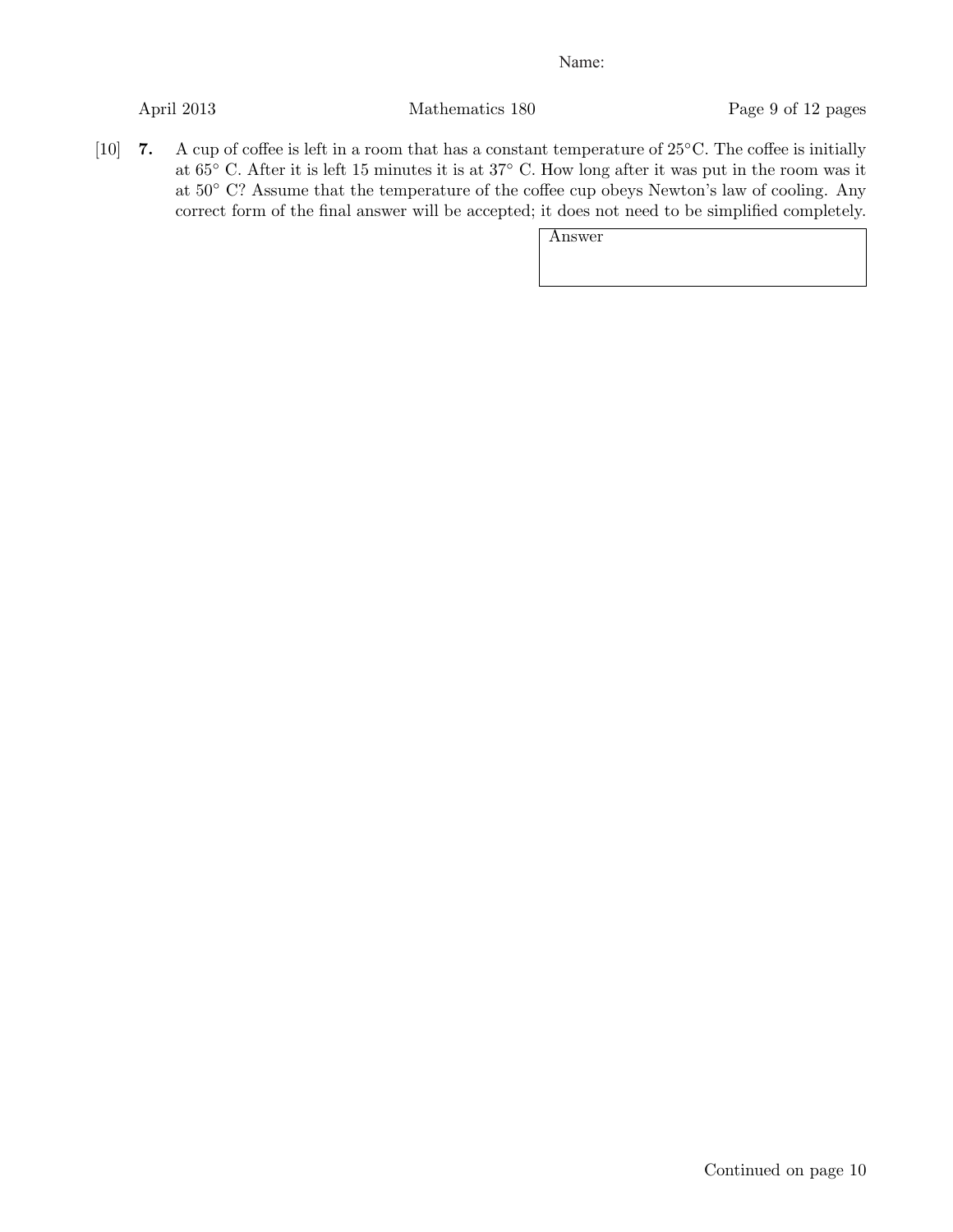April 2013 Mathematics 180 Page 10 of 12 pages

[10] 8. Consider a water tank shaped like an inverted right circular cone of height 1 m and top radius 1 m (the vertex of the cone is pointing downward). Let  $h = h(t)$  denote the height of the water level of the tank in meters at time  $t$  in days. Water flows into the tank at a constant rate of 10 litres/day (1 litre =  $10^{-3}$  m<sup>3</sup>). Water evaporates from the tank at a rate of 0.01 A in m<sup>3</sup>/day where A is the area in m<sup>2</sup> of the water surface. When  $h = 0.2$  m, how fast is the water level rising? Note: The volume of a right circular cone of height h and radius r is  $\pi r^2 h/3$ .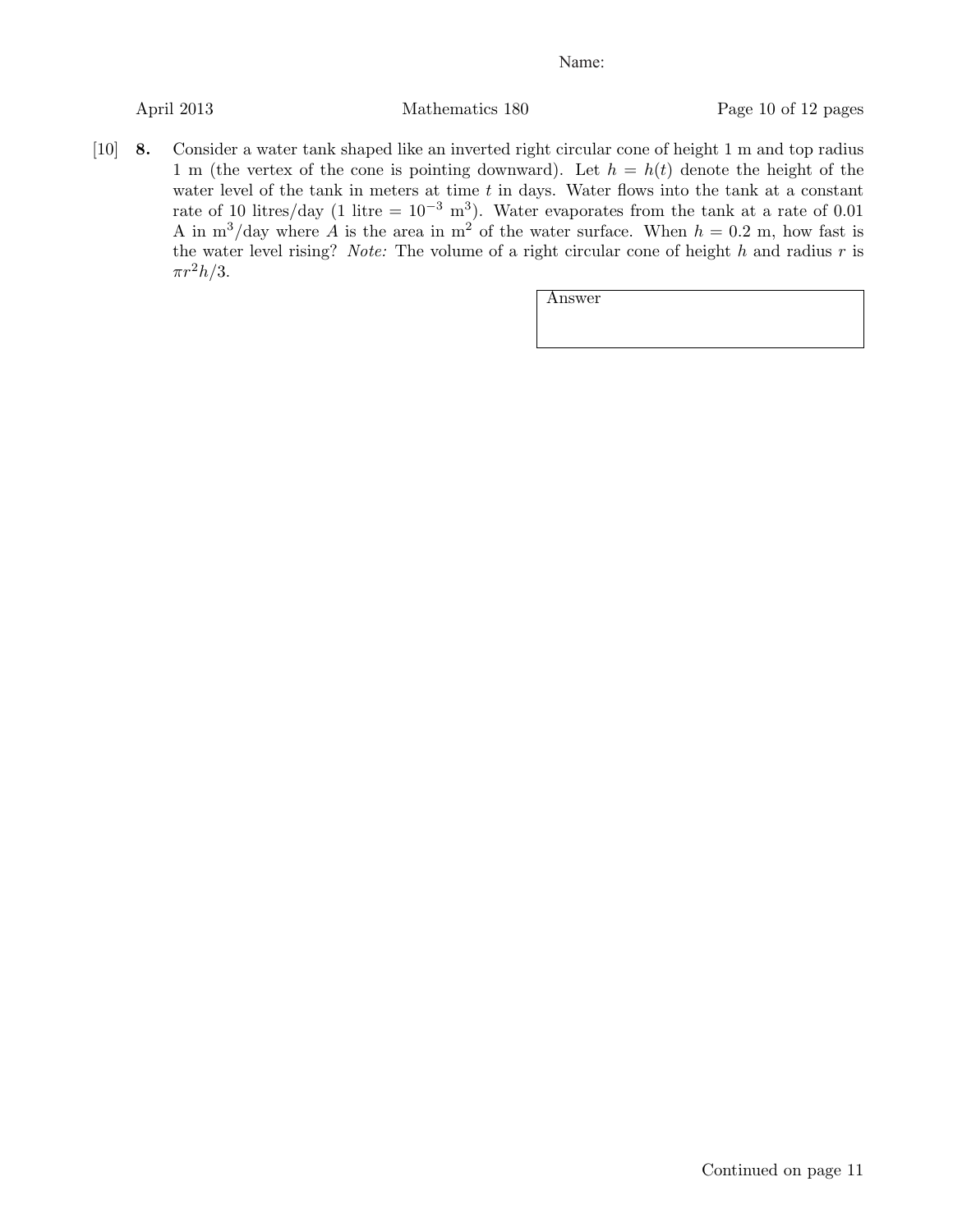April 2013 Mathematics 180 Page 11 of 12 pages

[10] 9. A swimming pool is to be constructed in the shape depicted below. It has a shallow end of depth 1 m and a deep end of depth 2 m, and the shallow end is twice as long as the deep end. The total volume of the pool is  $800 \text{ m}^3$ . What should the width of the pool be so that the total area of the seven surfaces that are in contact with water when the pool is completely filled with water (i.e. all surfaces except the open top surface of the pool) is minimized?